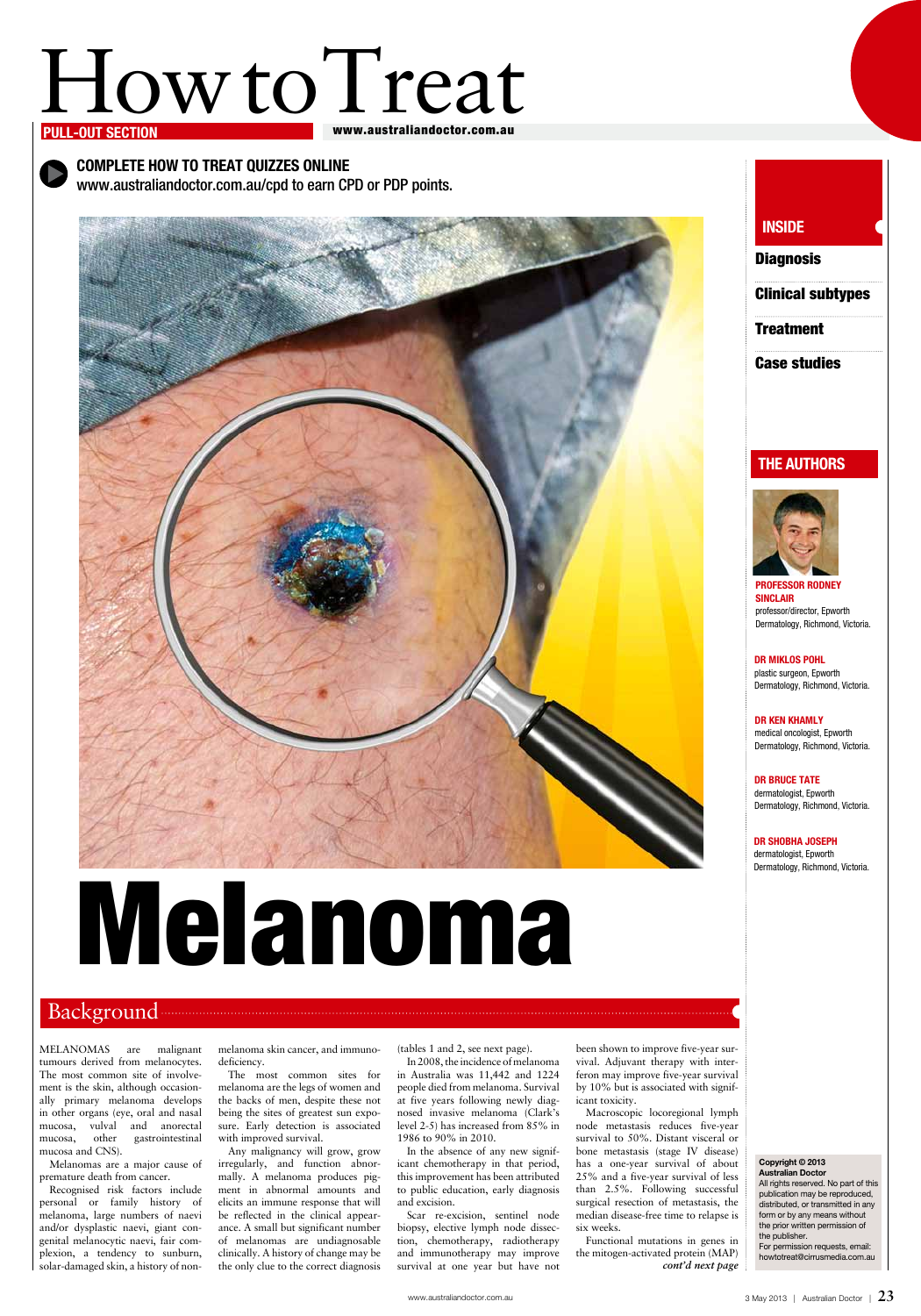**24** | Australian Doctor | 3 May 2013 www.australiandoctor.com.au

kinase pathway are commonly detected in melanoma and these mutations influence growth control (figure 1). In 2009, these discoveries led to the development of the first new effective chemotherapy medication for metastatic disease in almost 40 years. Several agents based on molecular understanding of this pathway have been approved for stage IV disease and additional agents are currently being evaluated in clinical trials.

Various combinations of these agents are also being evaluated for stage IV disease and the BRAF inhibitor, dabrafenib is currently being evaluated in the US in Phase II clinical trials as adjuvant therapy for high risk primary melanoma.

The availability of adjuvant treatment, even in a trial setting, would necessitate a review of the current management of high-risk primary melanoma, and in particular the role of sentinel node biopsy.

Sentinel node biopsy is a technique performed immediately before surgical re-excision of the scar. It involves lymphatic mapping by lymphoscintigraphy and intraoperative injection of radioisotope and/or blue dye to identify the lymph node immediately downstream from the primary tumour.

Histological examination of the first ('sentinel') lymph node(s) identified with this technique has been demonstrated to identify the presence or absence of metastatic cells in the entire lymph node basin.

This procedure is considered the most sensitive and specific staging test for the detection of micrometastatic melanoma in regional lymph nodes. Sentinel lymph node status is the most important prognostic factor for disease-specific survival of patients with melanoma greater than 1mm in thickness. In this group, 15-20% will have micrometastasis on sentinel node biopsy.

Identification of micrometastatic disease in the sentinel lymph node is often followed by completion lymph node dissection.

While there is some evidence to suggest this procedure achieves local control, the available data do not show a survival advantage.

In view of this outcome and the significant potential morbidity associated with completion lymph node dissection, sentinel node biopsy has received only limited support in Australia.

In anticipation of adjuvant chemotherapy becoming an alternative to completion lymph node dissection for patients with a micrometastasis in the sentinel node, we suggest that patients with invasive melanoma on excision biopsy are referred to a rapid-access specialist multidisciplinary clinic for clinical staging (including sentinel node biopsy where indicated) and simultaneous re-excision of the scar.

## Diagnosis

#### *from previous page*



The MAP kinase pathway normally links growth factor receptors to the nucleus by transmission of signals that promote growth and metastasis. The pathway is activated or inactivated in the presence or absence of growth factors on the cell surface. In the setting of BRAF mutation, the pathway remains constitutively activated without regard to growth factor activation of cell surface receptors. Chemotherapy that inhibits BRAF will attenuate growth in cells with a BRAF mutation (melanoma cells), but in other cells, compensatory activation of CRAF may lead to increased ERK expression. This is thought to be the mechanism of development of squamous cell carcinoma and keratoacanthoma as a side effect of BRAF inhibitors.

MELANOMA is a histological diagnosis. Pigmented or non-pigmented

skin lesions clinically suspicious of melanoma require biopsy and histological examination. Complex histology and in particular, spindle-cell morphology may require immunohistochemical stains in addition to routine H&E examination. The histological interpretation of pigmented skin lesions is not always straightforward and dermatopathology has emerged as a subspecialty discipline within pathology.

Benign melanocytic naevus is usually a clinical diagnosis. Good lighting is critical. If the physician is 100% confident of the diagnosis following visual inspection, then no further action is indicated. The one caveat to this is that a history of unstable morphology (change in

size, shape or colour) over several months would override the examination findings and is an indication for an excision biopsy or referral to a dermatologist.

Where a diagnosis of benign naevus cannot be made with 100% certainty on visual inspection, and ipso facto cutaneous melanoma cannot be 100% excluded on clinical grounds, the patient should be referred to a dermatologist or the lesion excised and sent for histopathology. Wherever possible, excision biopsy is preferred for diagnosis and formulation of a treatment plan. Complete excision of the suspicious lesion with a 2mm lateral margin and down to fat is recommended. Only sample a lesion by punch or

shave biopsy if complete excision is difficult (eg, a large, facial pigmented lesion) because a biopsy may not be representative of the lesion as a whole, and it also alters the clinical appearance.

The initial excision of a suspicious pigmented lesion is a diagnostic procedure. It is done to exclude or confirm melanoma. Thus a benign histology does not mean that the procedure was unnecessary.

If histology proves the lesion to be a melanoma, then definitive wider surgical excision and assessment for sentinel node biopsy is needed. This should be explained to the patient before the initial excision. Full-body photography on a

single occasion can be useful in identifying new moles in patients. It is a helpful memory aid for the doctor and assists patients when performing self-mole checks. It is normal for occasional new moles to appear in adults until middle age. About one-third of melanomas appear in a pre-existing mole so it is more common for them to arise de novo than from a preexisting mole. Thus the appearance of a new pigmented lesion or mole in an adult flags the possibility of melanoma. In general, fullbody photography is most useful in patients with a high mole count (>100) who find self-examination

difficult. Serial photography with or without serial dermoscopy of

individual moles will identify early changes suggestive of melanoma, but is generally reserved for patients with multiple atypical naevi.

A single photograph of a benign naevus is sometimes used to document and support the clinical decision not to biopsy that benign naevus. However, serial mole photography should not be used to diagnose benign melanocytic naevi. In other words, if the physician cannot 100% exclude a diagnosis of melanoma on visual inspection the appropriate diagnostic test is a biopsy and not serial photography.

| <b>Table 1: Patient history</b>                                                                           |                                                                                                                                                                                                                                                     |  |  |  |
|-----------------------------------------------------------------------------------------------------------|-----------------------------------------------------------------------------------------------------------------------------------------------------------------------------------------------------------------------------------------------------|--|--|--|
| <b>History</b>                                                                                            | <b>Significance</b>                                                                                                                                                                                                                                 |  |  |  |
| How long has the lesion been<br>present?                                                                  | Newly acquired lesions that persist for longer than one or two months may<br>indicate neoplasm, particularly if the patient is in an older age group                                                                                                |  |  |  |
| Has a pigmented lesion changed in<br>colour of shape?                                                     | Alteration in shape or colour may point towards malignancy                                                                                                                                                                                          |  |  |  |
| Has there been any bleeding?                                                                              | Some benign lesions bleed (eg, pyogenic granuloma or seborrhoeic keratoses).<br>Basal cell carcinomas may also bleed. In general, melanomas bleed only when<br>well advanced and, in such cases, the diagnosis is usually obvious                   |  |  |  |
| Does the lesion itch?                                                                                     | Benign naevi or irritated seborrhoeic keratoses may itch when irritated by<br>clothing, etc. While early melanomas are usually asymptomatic, some may<br>develop an abnormal sensation that patients often find difficult to accurately<br>describe |  |  |  |
| Is there a history of occupational sun<br>exposure, or has the patient lived or<br>worked in the tropics? | Skin cancers in general are related to lifetime sun exposure. Malignant<br>melanomas may be related to a single severe episode of sunburn, particularly in<br>childhood                                                                             |  |  |  |
| Is there a family history of skin<br>cancer?                                                              | This may indicate a genetic susceptibility, inherited skin type or condition such<br>as dysplastic naevus syndrome                                                                                                                                  |  |  |  |

| <b>Table 2: Characteristics of benign vs potentially malignant lesions</b> |                                                          |                                           |  |  |  |  |
|----------------------------------------------------------------------------|----------------------------------------------------------|-------------------------------------------|--|--|--|--|
| <b>Characteristic</b>                                                      | <b>Benign lesion</b>                                     | <b>Potentially malignant lesion</b>       |  |  |  |  |
| <b>Growth</b>                                                              | Not growing                                              | Growing, either slowly or more rapidly    |  |  |  |  |
| <b>Bleeding</b>                                                            | Absent                                                   | Present                                   |  |  |  |  |
| Number/location                                                            | Many other similar lesions                               | On a sun-exposed area of the body         |  |  |  |  |
| Shape                                                                      | Regular shape with smooth outline or line<br>of symmetry | Irregular outline with no symmetry        |  |  |  |  |
| Colour                                                                     | Uniform pigmentation                                     | Variation in colour throughout the lesion |  |  |  |  |
| Occurrence                                                                 | Present for many years                                   | New lesion                                |  |  |  |  |

## How To Treat – Melanoma

**We suggest that patients with invasive melanoma on excision biopsy are referred to a rapidaccess specialist multidisciplinary clinic for clinical staging.**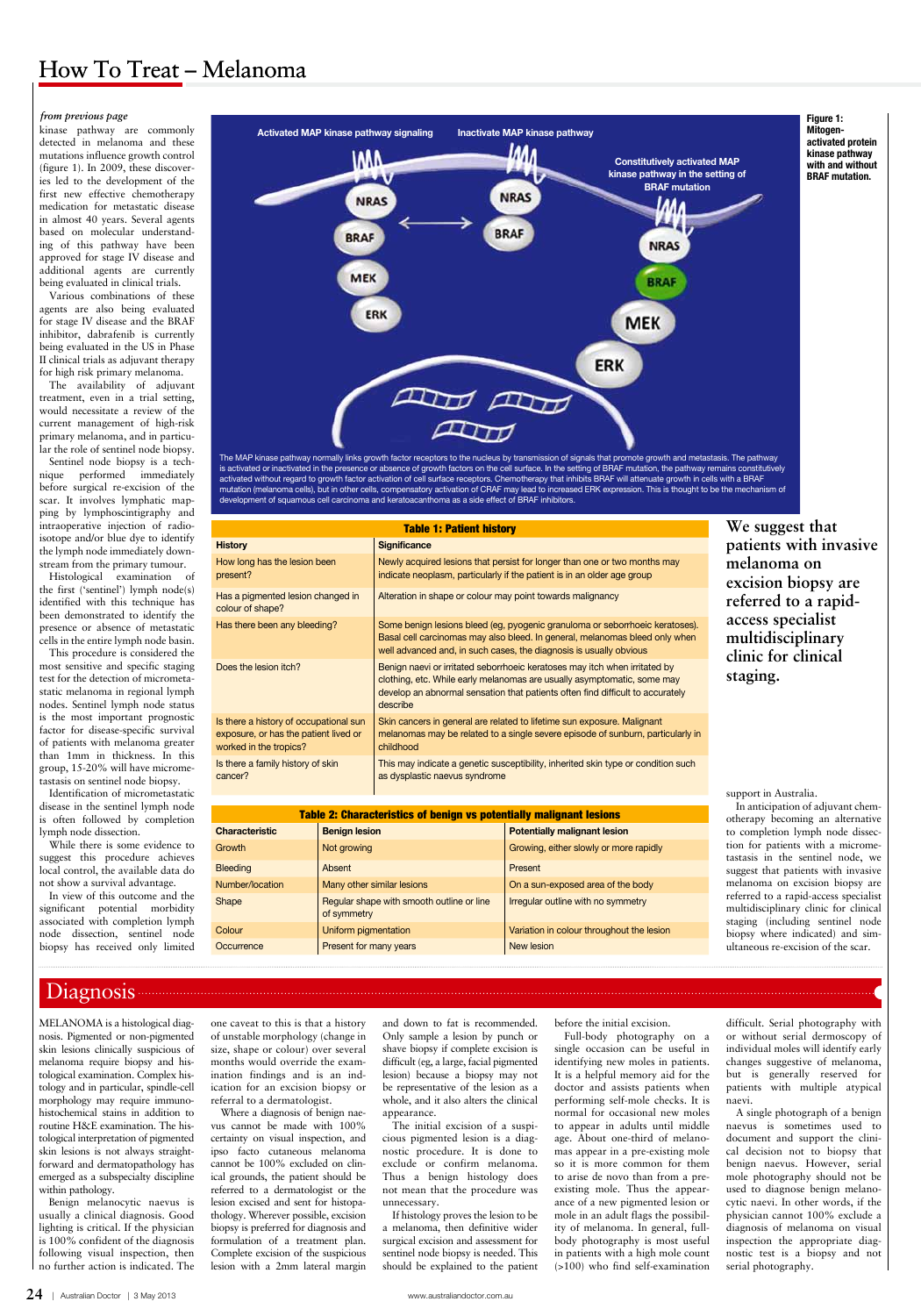## Doctor.

## Clinical subtypes **Executive Structure** of the structure of the structure of the structure of the structure of the structure of the structure of the structure of the structure of the structure of the structure of the struc

THERE are several types of melanoma (figure 2). Superficial spreading melanoma is the most common type of melanoma, usually presenting as an irregularly pigmented macule. About 50% have functional mutations in the BRAF gene and 20% mutations in NRAS gene. About 30% of superficial spreading melanomas have no identified mutation in the ERK pathway.

Melanomas with NRAS mutations are more likely to be thicker tumours and to have a higher mitotic rate. In vitro, melanoma cells with NRAS mutations are dependent on NRAS for survival and proliferation. This would make NRAS an attractive therapeutic target in melanoma and once developed, pending an acceptable safety profile, chemotherapeutic agents that target NRAS could potentially make an important contribution to the future treatment of melanoma.

Nodular melanomas are aggressive tumours with an invasive growth pattern and can grow rapidly over weeks. They vary in colour from black through to red and amelanotic, and frequently defy the ABCD rule. The mnemonic EFG standing for 'elevated', 'firm' and 'growing for more than one month' is more appropriate. They can be pedunculated. Often they are mistaken for a haemangioma or a pyogenic granuloma. About 50% have functional mutations in BRAF and

20% mutations in NRAS. Acral lentiginous melanoma is the most common form of melanoma in the dark-skinned. These are seen on

the palms, soles or nail bed. Not all melanomas at these sites are of acral lentiginous type. Acral lentiginous melanomas commonly have func-

tional mutation in the c-kit gene. Lentigo maligna (Hutchinson's melanotic freckle) is seen mostly on the face in sun-damaged elderly

patients. They are a type of in situ melanoma with often a long delay before they become invasive. Patients will often be aware of these irregular, brown-to-black facial macules for many years. As such, they can be quite extensive at presentation even while still being restricted to the epidermis. Distinction from benign lentigo may be impossible without histology. Invasive melanoma or lentigo maligna melanoma (arising from a lentigo maligna) can sometimes complicate these lesions. Once this transition occurs it has the same behaviour and prognosis as de novo invasive melanoma. Invasion can develop rapidly so excision is usually advised.

Desmoplastic melanoma is a rare and aggressive subtype of melanoma that usually comprises a superficial pigmented in situ melanoma overlying a poorly differentiated non-pigmented dermal spindle cell melanoma.

Amelanotic melanoma is the most difficult to diagnose clinically. These may present as a pink nodule or patch on the skin. On dermoscopy a pigment network may be visible in some areas, but many are completely without pigment.

Ocular melanoma is rare and often diagnosed late. Uveal melanoma is associated with functional mutations in the GNAQ/GNA11 genes. These genes are not part of the ERK pathway.

THERE are 10 steps in the management of invasive melanoma of the superficial spreading and nodular sub-types (see box, right). Subungual, mucosal, desmoplastic, ocular and acral lentiginous melanoma variants require management in a specialist centre. Further discussion of their management is beyond the scope of this article, as is the specific management of melanoma in situ.

#### Step 1. Excision of primary tumour

The majority of melanomas (70%) arise de novo in normal skin. A smaller percentage (30%) arises within a pre-existing acquired naevus or a congenital naevus (figure 3). Prophylactic excision of acquired naevi is not recommended. Prophylactic excision of congenital naevi is considered for large naevi where a satisfactory cosmetic outcome is achievable. For large congenital naevi (>20 cm in diameter)

including bathing-trunk naevi, an alternative to prophylactic excision is lifelong serial surveillance of the patient and serial excisional biopsy of suspicious nodules that may develop within the naevus.

Excisional surgical biopsy with a lateral 2mm margin of normal surrounding skin and a deep margin that includes the subcutis is recommended for all lesions suspected clinically of being melanoma. Texts are available that describe the surgical procedure and set-up in detail. Where more than one lesion is excised, separate specimen bottles and accurate specimen labelling are essential.

Shave biopsy is only acceptable when excisional biopsy is not feasible. Referral for specialist assessment is appropriate if the treating doctor is not comfortable performing the biopsy of a suspected melanoma.

Punch biopsy risks sampling error when a melanoma arises within a benign naevus and is not generally recommended. However, punch biopsy does not adversely affect prognosis.

Periodic clinical observation with or without photography is not recommended for suspected melanoma as it delays diagnosis. Baseline photography is useful in some patients

with multiple naevi to identify new or changing moles that are suspicious of melanoma.

Clinical suspicion is based on the history of a new or changing pigmented lesion or a new, enlarging non-pigmented nodule. Visual inspection of the lesion is the most valuable tool to identify lesions that require excisional biopsy to exclude melanoma and distinguish from benign skin lesions. Visual inspection is enhanced by illumination, magnification and polarised light or oil immersion to reduce surface reflection. Epiluminescence microscopy can help distinguish melanoma from benign naevus, seborrhoeic keratosis, haemangioma and other benign tumours. Dermoscopy requires specific training and several textbooks are recommended for those with a specific interest in dermoscopy. It is important to recognise that not all melanomas will have distinctive signs on visual

inspection or dermoscopy. In addition, dermoscopy is not required for the diagnosis of most melanomas.

Population screening accelerates melanoma diagnosis and improves patient survival. While feasible, the costs and potential savings of a universal screening program in Australia are not known. In the absence of this information, screening is currently limited to patients identified to be at higher risk of primary melanoma or to people who selfselect for a skin check.

High-risk patients that are usually advised to have regular screening include patients who have had one or more primary melanoma, patients

with multiple non-melanoma skin cancers and some patients with multiple benign naevi. Many other at-risk patients, including those with a family history of melanoma, fair skin, red hair and freckles, also receive periodic screening. We developed informal guidelines on the appropriate frequency of skin checks for these people (table 3, see next page).

#### Step 2. Tumour staging

Histological staging should be provided by the pathologist in the form of a synoptic report. Clinical staging includes palpation of the regional lymph node basins and examination for hepatomegaly.

## Treatment

### The 10 steps in the treatment of invasive melanoma

Sentinel node biopsy should be discussed with any patient with the following diagnosis: invasive melanoma greater than 1mm thick; Clark level 4 melanoma; melanoma with more than two mitoses per high-power field; ulcerated melanoma; melanoma with significant regression; or melanoma of unknown malignant potential. Lymph node micrometastasis should be genotyped to determine whether it has acquired a BRAF (V600E) mutation. Currently, this is the key determinant of suitability for BRAF inhibition chemotherapy. As the results of clinical trials become available and the range of chemotherapeutic agents increases, these recommendations are likely to be modified further. In remote and regional centres, where patients may not have access to clinical trials or multidisciplinary care, the recom*cont'd next page*

survival

- 1. Excision of the primary tumour. This remains the single most important step in the treatment of melanoma, and the principal determinant of patient
- 2. Tumour staging, including assessment for sentinel lymph node biopsy
- 3. Re-excision of surrounding skin with a margin determined principally by the Breslow thickness of the primary tumour
- 4. Adjuvant chemotherapy

- 5. Adjuvant radiotherapy
- 6. Adjuvant surgery
- 7. Surgery, chemotherapy and radiotherapy for stage IV disease
- 8. Follow-up surveillance for metastasis and subsequent primary melanoma
- 9. Lifestyle modification to reduce risk of subsequent primary melanoma
- 10. Counselling, taking into account the profound social, psychological and financial impact of a diagnosis of melanoma





subtypes of melanoma. A: Superficial spreading melanoma. B: Nodular melanoma. C: Acral lentiginous melanoma. D: Amelanotic melanoma.

Figure 3: Melanoma arising in a giant congenital naevus.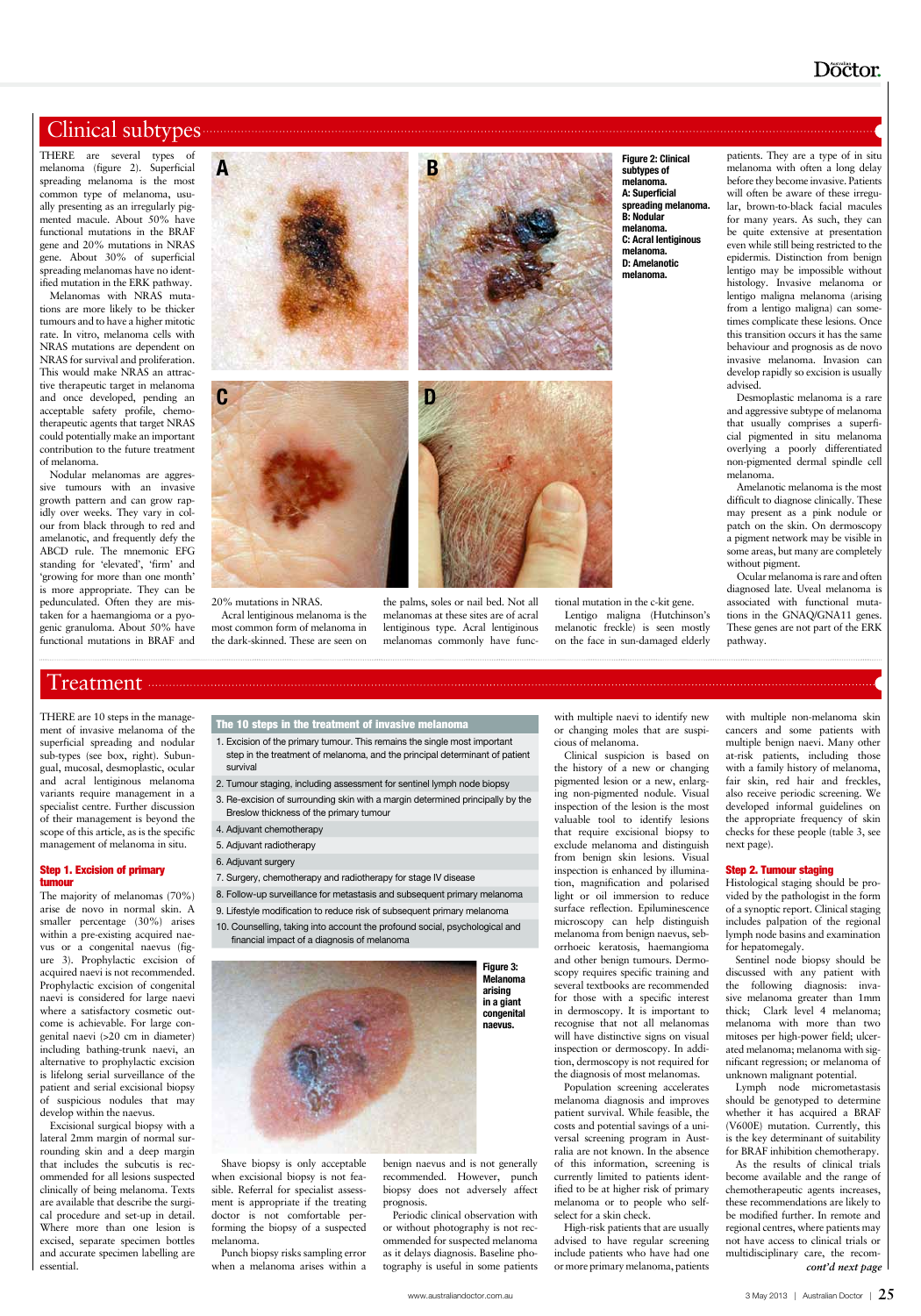**26** | Australian Doctor | 3 May 2013 www.australiandoctor.com.au

mendations regarding staging will vary.

Additional baseline staging for node-positive patients may include an FBC, and liver and renal function tests. A bone scan, CT scan, MRI or PET scan may also be required if the patient is to be enrolled in a clinical research trial. There are no guidelines available on the need for or frequency of repeat staging investigations in the absence of specific symptoms that suggest the presence of metastasis.

The recommended staging nomenclature is the AJCC system (table 4).

#### Step 3. Re-excise with a margin

In order to ensure complete removal of the primary melanoma, it is recommended that following excision of an in-situ melanoma (including Hutchinson's melanotic macule), the scar be re-excised with a minimum margin of 5mm. Where this is not possible, adjuvant radiotherapy can be considered. The role of imiquimod (Aldara) in this setting awaits further clarification through clinical trials, but results to date indicate a substantial failure rate. Following removal of an invasive melanoma, the scar should be re-excised with a margin of between 1 and 2cm, with the choice of excision margin determined primarily by the Breslow tumour thickness in millimetres (see box, right).

Wider excision has been demonstrated to reduce the risk of local persistence/recurrence of the tumour and local metastasis but there is no evidence that a margin greater than 1cm offers additional benefit in terms of patient survival.

#### Step 4. Adjuvant chemotherapy Interferon alfa-2b

Immunotherapy with high-dose interferon alfa-2b is approved for use as an adjuvant treatment for surgically resected melanoma with regional lymph node metastasis (stage III disease). It potentially improves relapse-free survival by approximately 10% at five years and may have a small impact on overall survival. Benefit in the earlier stages of disease is less clear. These benefits must be balanced against considerable, but rapidly reversible, toxicity. In view of the toxicity associated with high-dose interferon alfa-2b, observation is presently considered an acceptable alternate strategy for patients with resected stage I or stage II melanoma.

#### **Dacarbazine**

The therapeutic armamentarium for melanoma has recently expanded.

The standard therapy for advanced disease until recently has been dacarbazine. Its overall partial response rate is in the order of 10% with a minimal impact on survival. Furthermore, there is a high rate of immune-mediated side effects, some of which are potentially serious.

#### Ipilimumab

Ipilimumab is a fully human IgG1 monoclonal antibody that blocks the T cell surface protein CTLA-4 that has immunoregulatory functions. Ipilimumab was approved in March 2011 for metastatic melanoma and increased overall survival at three years by about 10%. Clinical trials

providing ipilimumab as adjuvant chemotherapy for patients with high-risk melanoma have concluded in Australia and are currently under evaluation.

#### Vemurafenib

Vemurafenib is an inhibitor of the oncogenic BRAF kinase. It received FDA approval in the US for metastatic melanoma in August 2011. It only has a role in melanomas that have a specific BRAF mutation at the V600 position. These mutations are found in about 50% of superficial spreading melanoma and nodular melanoma.

The overall response rate is 53%, though most tumours shrink to some extent, and the median duration of response is 6.7 months. In most patients the melanoma relapses as a result of the development of alternate oncogenic pathways. Research is now underway to identify ways of blocking these secondary pathways to offer real hope of longer-term survival and cure.

Vemurafenib induces a clonal T cell lymphocyte infiltration into melanoma, suggesting that the early response to this agent is due to immunological recognition of the tumour. There is a rationale that combination chemotherapy with ipilimumab or IL-2 may delay loss of response and relapse. Phase III clinical trials combining vemurafenib and ipilimumab have ceased enrolment in the US and are ongoing. Results are not yet available.

#### Dabrafenib

Dabrafenib is another BRAF inhibitor that, when used as monotherapy, has a similar benefit to vemurafenib. The BRAF inhibitors have significant (mainly cutaneous) toxicity including arthritis, photosensitivity, dermatitis, keratosis pilaris, hyperkeratotic palms and soles and the development of non-melanoma skin

cancer. SCC and keratoacanthoma may develop in about 25% of people treated with a median time to development of eight weeks. These skin cancers show increased expression of ERK due to compensatory activation of the MEK pathway by CRAF. Many of the SCCs that develop in this setting have been found to have a KRAS G12 mutation that is thought to be co-stimulatory. Therapy can usually be continued as they are easily removed. During therapy, melanocytic naevi may also increase in number, change or disappear.

#### Combination chemotherapy

Combination chemotherapy using a BRAF inhibitor with the MEK inhibitor trametinib attenuates the toxicity of BRAF inhibitors and increases its efficacy. In phase II trials in metastatic melanoma there was an increase in initial tumour response, a substantial increase in duration of response and overall survival at one year was 79%. In contrast, only 25% of patients with stage IV melanoma were alive at one year without treatment. This is a rare example where combination chemotherapy does not enhance toxicity and combination BRAF/ MEK chemotherapy is currently in phase II clinical trials in the US as adjuvant therapy for high-risk primary melanoma. As yet, there is no indication if or when these trials will be conducted in Australia.

However, the possible emergence of adjuvant chemotherapy as an alternative to completion lymphadenectomy for patients with a positive sentinel node has changed the landscape. We now recommend that this option should be discussed with all patients with a high-risk invasive melanoma. Where possible, patients with invasive melanoma should be given the option of early review (ideally within two weeks) in a specialist multidisciplinary clinic where assessment for sentinel node biopsy, surgical re-excision of the scar and genotyping of any lymph node melanoma can be performed. Previous re-excision of the scar invalidates sentinel node biopsy because it interferes with the lymphatic drainage of the site. Patients with a high-risk invasive melanoma who may consider participating in an adjuvant therapy clinical trial subsequent to re-excision of the scar may require complete elective lymph node dissection for staging. There is significant morbidity associated with elective lymph node dissection and most adjuvant therapy clinical trials are not geared for this.

#### Step 5. Adjuvant radiotherapy

While primary radiotherapy is occasionally used for unresectable lentigo maligna or invasive melanoma, it is more commonly used as adjuvant radiotherapy for cutaneous melanoma likely to recur locally. Indications for adjuvant radiotherapy include a Breslow thickness >4mm, satellite nodules or neurotropic spread.

Adjuvant radiotherapy is also used to prevent recurrence following regional lymph node resection. Common indications include more than three nodes with metastasis, a large tumour mass in a single node or extracapsular spread.

#### Step 6. Adjuvant surgery

While some uncertainty remains about specific subsets of melanoma patients, therapeutic elective lymph node resection is generally not recommended as adjuvant surgical treatment. This is because there is no evidence to suggest a survival advantage and there is significant potential surgical morbidity, including postoperative lymphoedema.

Identification of suspicious lymph nodes on clinical examination should be followed by fine-needle aspiration and ultrasound imaging, MRI or PET. If nodal metastasis is confirmed histologically, immediate complete regional lymph node dissection is recommended. Cure rates in the order of 30% may be achieved with completion lymphadenectomy for palpable disease.

Completion lymph node dissection following identification of micrometastasis on sentinel lymph node biopsy is more controversial as the proportion of lymph node micrometastasis that progresses to symptomatic disease is not known. It has been suggested that early detection of occult nodal disease provides greater regional control. Patients who have completion lymph node dissection for micrometastatic disease develop fewer postoperative complications compared with patients who undergo therapeutic lymph node dissection for clinically palpable disease. A prospective randomised multicentre selective lymphadenectomy trial (MSLT-I) comparing completion lymph node dissection with observation showed no difference

in overall survival, however this is currently undergoing further investigation and patients with micrometastasis may be enrolled in the multicentre sentinel lymph node treatment trial MSLT-II.1

Up to 5% of patients with melanoma in lymph nodes or systemic metastasis have an occult primary melanoma. These patients should be referred for complete skin examination, including examination with a Wood's lamp to identify regressed melanoma. Referral for ophthalmological examination can also be considered. The ability to detect the primary melanoma does not influence the management of the metastatic disease.

#### Step 7. Surgery, chemotherapy and radiotherapy for stage IV disease

Patients with systemic metastasis require multidisciplinary specialist care. Surgical resection should be considered for isolated melanoma metastasis in the brain, lung or peritoneal cavity.

Clinical trials have identified a significant short-term survival advantage with single agent chemotherapy with ipilimumab, dabrafenib, trametinib and vemurafenib. An initial response is almost universal, but frequently short-lived. Tumour resistance to these agents is generally not reversed by substitution with a different single agent, but this may still be considered. The best response is seen in combination therapy with a BRAF inhibitor and a MEK inhibitor and in particular when dual therapy is used at the outset.

Unique in oncology, the addition of a second chemotherapeutic agent does not increase side effects and in fact reduces drug-induced toxicity. The mechanism of this synergistic effect is that resistance to BRAF inhibitors leads to compensatory up-regulation of the AKT pathway that is prevented by the MTOR inhibitor. Up-regulation of the AKT pathway leads to both loss of efficacy and increased side effects, including skin toxicity and development of cutaneous SCC. Conventional chemotherapy with dacarbazine or radiotherapy also has a role in the control of advanced disease.

#### Guidelines for excision margins for melanoma\*

- melanoma in situ (restricted to epidermis) — margin 5mm
- melanoma <1.0mm thick margin 1cm
- melanoma 1.0-4.0mm thick — minimum margin 1cm and maximum 2cm
- melanoma >4mm thick minimum margin 2cm
- \*Recommended excision margins are under constant review.

Radiotherapy is often recommended for palliation of cerebral, bone or soft tissue metastasis. Iso*cont'd page 28*

| <b>Table 3: Assessment of skin cancer risk</b> |                                                                       |                                                                                                                                              |                                                    |
|------------------------------------------------|-----------------------------------------------------------------------|----------------------------------------------------------------------------------------------------------------------------------------------|----------------------------------------------------|
|                                                | <b>High risk</b>                                                      | <b>Medium risk</b>                                                                                                                           | Low risk                                           |
| <b>Skin check frequency</b>                    | Annual full-body skin checks<br>recommended                           | One-off full-body skin check<br>recommended with the frequency of<br>re-examination required determined<br>at initial skin check             | <b>Patient self-</b><br>examination<br>recommended |
| Type I skin with red<br>hair                   | age over 30                                                           | age 20-29                                                                                                                                    | below age 20                                       |
| <b>Type I skin without</b><br>red hair         | age over 40                                                           | age 30-39                                                                                                                                    | below age 20                                       |
| <b>Type II skin</b>                            | age over 60                                                           | age 40-59                                                                                                                                    | below age 40                                       |
| <b>Type III skin</b>                           |                                                                       | over 60                                                                                                                                      | below age 60                                       |
| <b>Type IV and V skin</b>                      |                                                                       |                                                                                                                                              | all ages                                           |
| <b>Family history</b>                          | melanoma in first-degree<br>relative                                  | NMSC in first-degree relative                                                                                                                |                                                    |
| <b>Past history</b>                            | non-melanoma skin cancer<br>(NMSC) or more than 20 solar<br>keratoses | solar keratoses, multiple episodes<br>of sunburn                                                                                             |                                                    |
|                                                |                                                                       | Definitional Truck 4 abies leaves procedured Truck Habies leaves apportunally tend. Truck III abies toget apportunally leaves Truck B Labies |                                                    |

Definitions: Type 1 skin: burns, never tans. Type II skin: burns, occasionally tans. Type III skin: tans, occasionally burns. Type IV skin: tans, rarely burns. Type V skin: never burns.

#### *from previous page*

## How To Treat – Melanoma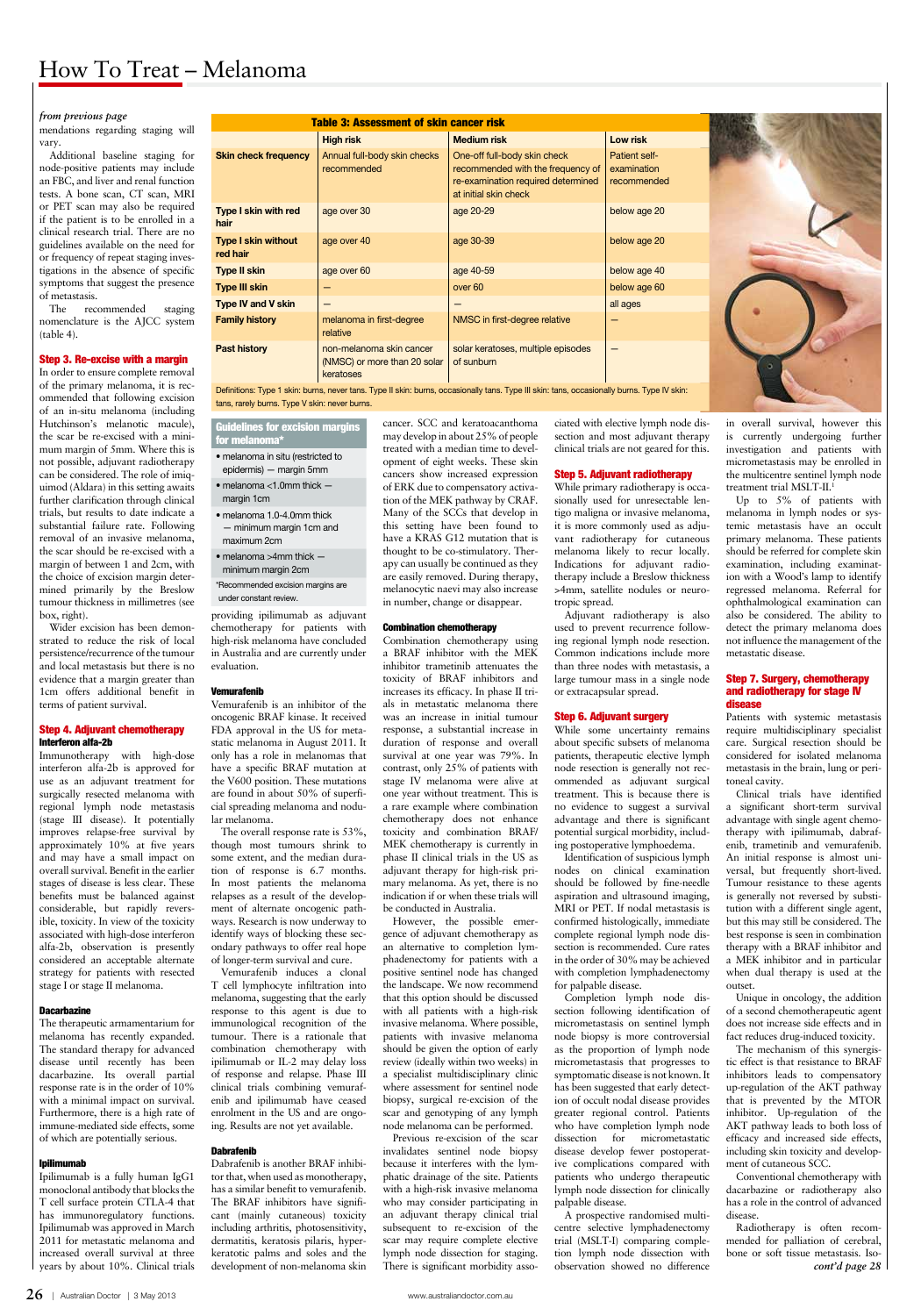**28** | Australian Doctor | 3 May 2013 www.australiandoctor.com.au

## How To Treat – Melanoma

lated limb perfusion, radiotherapy or topical immunotherapy may be used to control in transit cutaneous metastasis. Palliative care health professionals play an integral role in the management of advanced melanoma.

#### Step 8. Follow-up examination for metastasis and subsequent primary melanoma

All patients diagnosed with invasive melanoma require periodic follow-up that includes examination and palpation for local recurrence, in transit metastasis, lymph node metastasis and hepatomegaly. Additional examination and investigation should be guided by reported symptoms.

For the 90% of Australians who survive melanoma, the risk of developing a subsequent primary melanoma is in the order of 10%. This risk is also influenced by other factors including family history, skin type, hair colour and the presence of significant solar skin damage including non-melanoma skin cancer (see table 3).

It is recommended that all melanoma patients, including those with in situ melanoma, have a complete skin check at least once a year for life following the diagnosis of melanoma.

As there is a familial tendency to melanoma, all first-degree relatives of a patient diagnosed with melanoma should be encouraged to attend for a full skin examination to identify a previously unsuspected melanoma and to assess risk of future development of melanoma.

Relatives assessed to be at high risk should be offered a surveillance program.

#### Step 9. Lifestyle modifications to reduce risk of metastasis and subsequent primary melanoma

HRT or oral contraceptives are not contraindicated in women who have had a melanoma. It is common to advise women to avoid pregnancy for two years after apparently successful treatment of a high-risk melanoma during pregnancy, in accordance with the risk of metastatic recurrence.

Melanoma in a pregnant woman should be treated no differently to melanoma in a non-pregnant woman. Termination of a pregnancy may be considered if there is a pressing need to start radiotherapy

causes melanoma is unknown. A number of animal models recently identified UVA as important in melanoma induction. In view of this as well as the systemic immunosuppression associated with UVA exposure, it is prudent to recommend melanoma patients avoid solaria (that predominantly emit UVA) and take precautions to minimise solar UV exposure. The 'Slip, Slop, Slap' message (ie, slip on a shirt, slop on some sunscreen and slap on a hat) should be reinforced to all melanoma patients. Some patients may require serial serum vitamin D estimation and oral vitamin D replacement if deficient. Sunscreens generally block UVB better than UVA but recent changes in sunscreen standards should result in better UVA blockage.

When first-degree relatives of the melanoma patient attend for their skin check, they should also receive advice regarding both primary and secondary prevention of melanoma. In particular, they should be advised to avoid solaria and take precautions to employ the Slip, Slop, Slap

be educated on the importance of early detection of melanoma and advised to seek medical assistance immediately should they suspect the development of a melanoma.

There is a growing body of evidence that patients with melanoma are also susceptible to other malignancies. While the risk of other solarinduced skin cancers is obvious, the relative risk associated with various internal malignancies is less obvious. These risks should be assessed in conjunction with any family history of internal malignancy, smoking and other cancer risk factors to determine whether any additional screening is appropriate.

#### Step 10. Counselling

Patients with invasive melanoma and their families will have complex social, psychological and financial issues. Life and income protection insurance may be declined even for people with thin melanomas. The nature and intensity of these issues will vary from person to person and with disease severity. Psychologists with experience in palliative care should be involved when the patients' needs and those of the family can no longer be met by the treating physician.

#### Case study 1

LINDA was referred at 22 years of age with an atypical pigmented lesion on the back of her right shoulder that appeared clinically to be a melanoma (figure 4). She was advised of this and scheduled for surgical excision the next day.

She failed to attend for surgical excision and all attempts to contact her by phone over the next few days failed. Following advice from the medical defence organisation, a letter was sent by registered mail both to her home address and to her referring GP that outlined the provi-

sional diagnosis, the possible implications of not having it excised, and inviting her to reschedule the surgery or seek a second opinion.

| $\cdots$ r $\cdots$                           |                                                                                   |                                                                         |                                                                                                                                        |                                                                         |                |                                    |                  |                  |                      |
|-----------------------------------------------|-----------------------------------------------------------------------------------|-------------------------------------------------------------------------|----------------------------------------------------------------------------------------------------------------------------------------|-------------------------------------------------------------------------|----------------|------------------------------------|------------------|------------------|----------------------|
|                                               |                                                                                   | Table 4: Final version of 2009 AJCC melanoma staging and classification |                                                                                                                                        |                                                                         |                |                                    |                  |                  |                      |
| TNM staging categories for cutaneous melanoma |                                                                                   |                                                                         | <b>Clinical stage grouping</b>                                                                                                         |                                                                         |                | <b>Pathological stage grouping</b> |                  |                  |                      |
| <b>Classification</b>                         | Thickness (mm)                                                                    | <b>Ulceration status/mitoses</b>                                        |                                                                                                                                        | T                                                                       | N              | M                                  | T.               | N <sub>1</sub>   | M                    |
| T.                                            |                                                                                   |                                                                         | $\circ$                                                                                                                                | <b>Tis</b>                                                              | N <sub>0</sub> | MO                                 | <b>Tis</b>       | N <sub>0</sub>   | MO                   |
| <b>Tis</b>                                    | <b>NA</b>                                                                         | <b>NA</b>                                                               | IA                                                                                                                                     | T <sub>1</sub> a                                                        | N <sub>0</sub> | M <sub>0</sub>                     | T <sub>1a</sub>  | N <sub>0</sub>   | M <sub>0</sub>       |
| T1                                            | $≤1.00$                                                                           | a: Without ulceration and mitosis <1/mm <sup>2</sup>                    | <b>IB</b>                                                                                                                              | T <sub>1</sub> b                                                        | N <sub>0</sub> | M <sub>0</sub>                     | T <sub>1</sub> b | N <sub>0</sub>   | M <sub>0</sub>       |
|                                               |                                                                                   | b: With ulceration or mitoses $\geq 1/\text{mm}^2$                      |                                                                                                                                        | T <sub>2a</sub>                                                         | N <sub>0</sub> | M <sub>0</sub>                     | T <sub>2</sub> b | N <sub>0</sub>   | M <sub>0</sub>       |
| T <sub>2</sub>                                | $1.01 - 2.00$                                                                     | a: Without ulceration                                                   | <b>IIA</b>                                                                                                                             | T <sub>2</sub> b                                                        | N <sub>0</sub> | M <sub>0</sub>                     | T <sub>2</sub> b | N <sub>0</sub>   | M <sub>0</sub>       |
|                                               |                                                                                   | b: With ulceration                                                      |                                                                                                                                        | T <sub>3a</sub>                                                         | N <sub>0</sub> | MO                                 | T <sub>3a</sub>  | N <sub>0</sub>   | M <sub>0</sub>       |
| T <sub>3</sub>                                | $2.01 - 4.00$                                                                     | a: Without ulceration                                                   | IIB                                                                                                                                    | T <sub>3</sub> b                                                        | N <sub>0</sub> | M <sub>0</sub>                     | T <sub>3</sub> b | N <sub>0</sub>   | MO                   |
|                                               |                                                                                   | b: With ulceration                                                      |                                                                                                                                        | T4a                                                                     | N <sub>0</sub> | MO                                 | T <sub>4</sub> a | N <sub>0</sub>   | MO                   |
| T <sub>4</sub>                                | >4.00                                                                             | a: Without ulceration                                                   | $II$                                                                                                                                   | T <sub>4</sub> b                                                        | N <sub>0</sub> | M <sub>0</sub>                     | T <sub>4</sub> b | N <sub>0</sub>   | M <sub>0</sub>       |
|                                               |                                                                                   | b: With ulceration                                                      | III.                                                                                                                                   | Any T                                                                   | N <sub>1</sub> | MO                                 |                  |                  |                      |
|                                               | No. of metastatic nodes                                                           | Nodal metastatic burden                                                 |                                                                                                                                        | Any T                                                                   | N <sub>2</sub> | M <sub>0</sub>                     |                  |                  |                      |
| N                                             |                                                                                   |                                                                         |                                                                                                                                        | Any T                                                                   | N <sub>3</sub> | MO                                 |                  |                  |                      |
| N <sub>0</sub>                                | $\mathbf{0}$                                                                      | <b>NA</b>                                                               | <b>IIIA</b>                                                                                                                            |                                                                         |                |                                    | $T1-4a$          | N1a              | M <sub>0</sub>       |
| N <sub>1</sub>                                |                                                                                   | a: Micrometastasis*                                                     |                                                                                                                                        |                                                                         |                |                                    | $T1-4a$          | N2a              | M <sub>0</sub>       |
|                                               |                                                                                   | b: Macrometastasis <sup>t</sup>                                         | IIIB                                                                                                                                   |                                                                         |                |                                    | $T1-4b$          | N <sub>1</sub> a | MO                   |
| N <sub>2</sub>                                | $2 - 3$                                                                           | a: Micrometastasis*                                                     |                                                                                                                                        |                                                                         |                |                                    | $T1-4b$          | N2a              | M <sub>0</sub>       |
|                                               |                                                                                   | b: Macrometastasis <sup>t</sup>                                         |                                                                                                                                        |                                                                         |                |                                    | $T1-4a$          | N <sub>1</sub> b | MO                   |
|                                               |                                                                                   | c: In transit metastases/satellites without metastatic                  |                                                                                                                                        |                                                                         |                |                                    | $T1-4a$          | N <sub>2</sub> b | M <sub>0</sub>       |
|                                               |                                                                                   | nodes                                                                   |                                                                                                                                        |                                                                         |                |                                    | $T1-4a/b$        | N2c              | M <sub>0</sub>       |
| N3                                            | 4+ metastatic nodes, or matted nodes,<br>or in transit metastases/satellites with |                                                                         | <b>IIIC</b>                                                                                                                            |                                                                         |                |                                    | $T1-4b$          | N <sub>1</sub> b | M <sub>0</sub>       |
|                                               | metastatic nodes                                                                  |                                                                         |                                                                                                                                        |                                                                         |                |                                    | $T1-4b$          | N <sub>2b</sub>  | M <sub>0</sub>       |
|                                               | <b>Site</b>                                                                       | <b>Serum LDH</b>                                                        | ${\sf IV}$                                                                                                                             |                                                                         |                | M1                                 | Any T            | N3               | M <sub>0</sub><br>M1 |
| M                                             |                                                                                   |                                                                         |                                                                                                                                        | Any T                                                                   | Any N          |                                    | Any T            | Any N            |                      |
| M <sub>0</sub>                                | No distant metastases                                                             | <b>NA</b>                                                               |                                                                                                                                        | technique. Furthermore, they should<br>or chemotherapy with traditional |                |                                    |                  |                  |                      |
| M <sub>1</sub> a                              | Distant skin, subcutaneous, or nodal<br>metastases                                | Normal                                                                  | agents that will harm the fetus.<br>be educated on the importance of<br>While melanoma is popularly<br>early detection of melanoma and |                                                                         |                |                                    |                  |                  |                      |
| M <sub>1</sub> b                              | Lung metastases                                                                   | Normal                                                                  | attributed to UVB radiation, the<br>advised to seek medical assistance                                                                 |                                                                         |                |                                    |                  |                  |                      |
| M <sub>1</sub> c                              | All other visceral metastases                                                     | <b>Normal</b>                                                           | actual UV action spectrum that<br>immediately should they suspect the<br>causes melanoma is unknown. A<br>development of a melanoma    |                                                                         |                |                                    |                  |                  |                      |

Two weeks later, she phoned to say she had gone home to New

Zealand to seek the advice of her GP father, who had arranged excision by a local surgeon. A copy of the histology report confirmed the lesion to be a 0.6mm thick, stage IV superficial spreading melanoma

with two mitoses per high-power field. She attended for threemonthly follow-up for three years, then six-monthly follow-up for two years and then annual follow-up for a further four years.

Eleven months later and immediately post-partum, she was diagnosed with multiple systemic metastasis involving the brain and lung. The metastasis was BRAFpositive and she was commenced on vemurafenib. After an initial positive response, four brain metastases were surgically resected but the lung lesions were inoperable. Over the

subsequent six months, the response to vemurafenib waned and the medication was stopped.

Following stereotactic radiotherapy, she is currently being evaluated for a combined BRAF/MEK inhibitor chemotherapy. While combined BRAF/MEK chemotherapy following the development of resistance to vemurafenib is associated with a 56% one-year survival and significant initial improvement in symptoms and disease burden, the cost to fund the therapy privately is in excess of \$100,000.



*cont'd page 30*

NA = not applicable

LDH = lactate dehydrogenase

\* Micrometastases are diagnosed after sentinel lymph node biopsy

† Macrometastases are defined as clinically detectable nodal metastases confirmed pathologically

Any distant metastasis **Elevated** 

*from page 26*